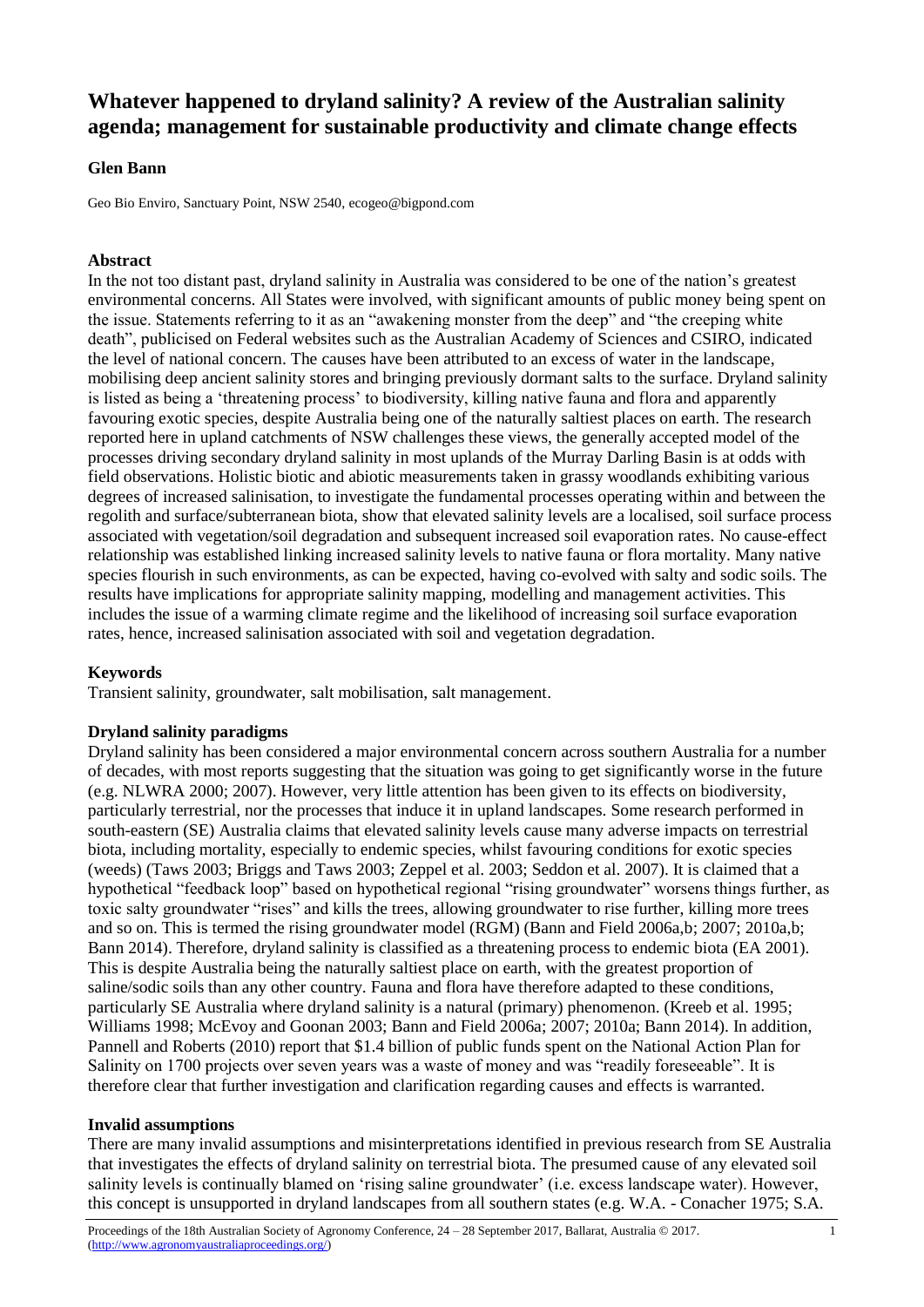– Thomas et al. 2009; Qld – Hughes 1983; N.S.W. – Murray 1996; Acworth and Jankowski 2001; Wagner 2001; Bann 2014; Victoria - Dahlhaus et al. 2008; Tasmania - Meadows 2008; and nationally; Rengasamy 2006; Fitzpatrick 2008; Bann and Field 2006b). The RGM is used to incorrectly link possible adverse effects with impacts to the biota (Taws 2003; Briggs and Taws 2003; Zeppel et al. 2003; Seddon et al. 2007). Some examples of the assumptions include; 1) All salinity is considered to be secondary (primary is ignored, despite primary salinity being a feature of SE Australia) and elevated salinity levels are considered to be new and unusual, and toxic (the recognition that landscapes were saline pre European settlement is ignored). 2) Any apparent adverse effect to biota (e.g. dieback) where salinity levels are elevated are due to the salinity levels (and conversely, any evidence for positive effects are linked to non-saline conditions), and thus causeeffect is inferred without evidence. 3) Endemic species are considered to be intolerant to elevated salinity levels and the high salinity levels are unusual and toxic. 4) Weed presence is due to elevated salinity levels and not something else (and weeds are always considered bad – despite their benefits at assisting reducing surface evaporation, hence evaporite deposition and salinity levels). 5) Salinity is always considered to be solely sodium chloride (a number of other important salts are also usually present and likely more toxic). 6) Spatial (scale) and temporal factors are rarely considered - salinity levels are treated as if they are homogenous across a site with insufficient soil sampling performed at each site (spatially variable and fluctuating soil EC levels, especially following rainfall, are not considered). There is therefore a need to further test these assumptions in order to make strategic monitoring and management recommendations for both biodiversity conservation and sustainable productivity. Furthermore, as the RGM is promoted as being the general cause of Australian secondary dryland salinity, it is also applied to salinity mapping, modelling, monitoring and management activities. The consequences include irrelevant management activities (Pannell and Roberts 2010) failing as they are designed to address invalid hypothetical concepts. This includes the assumption that climate change has not only halted the reported expansion of the saline sites, but appears to have eradicated it. This is reflected in the recent absence of salinity related talks at major national and international conferences that once considered the salinity agenda important enough to run whole sessions or indeed, whole conferences (e.g.  $2<sup>nd</sup>$  International Salinity Forum held in Adelaide over 4 days in 2008).

#### **Paradigm investigation**

To investigate these issues, Bann (2014) looked at ten sites on the Southern Tablelands of NSW with various degrees of soil and vegetation degradation with associated salinity. A suite of holistic biotic and abiotic metrics were taken at stations along transects at each site, to obtain as much quantitative data to allow analyses and comparisons for objective conclusions of regolith and ecological processes to be made. Metrics collected included soil ( $EC_{(1:5)}$ , cations, anions, pH, N, P, K, C, compaction, slake and dispersion), biological (invertebrate, frog and reptile data, soil bulk respiration, SOM, vegetation attributes), hydrological (surface and deeper water) and geophysical (EM 38 and EM31 surveys performed at different times of the year with different moisture regimes).

No biological, hydrological, pedological or geophysical evidence was found to indicate that rising groundwater was a problem, or indeed that it was associated with any of the degraded areas. The predominant hydrological changes occur above the semi-permeable clay-rich B horizons (duplex soils), as interflow and seasonal saturation (i.e. 'transient salinity' – Rengasamy 2006). No evidence was found linking elevated salinity levels with significant adverse effects to endemic biota, or favouring exotic species over endemic. Indeed, many taxa flourish in the disturbed conditions, such as ants and spiders as well as endemic grasses, a number considered to be productive, and trees (Bann and Field 2006a; 2010a). Evidence indicates that in the uplands of SE Australia at least, dryland salinity is consequent to elevated surface evaporation levels from soil and vegetation degradation mainly due to cumulated unsustainable management practices, particularly those associated with intensive stock grazing. This concurs with other field research from eastern Australia (e.g. Hughes 1983; Murray 1996; Wagner 2001; Meadows 2008; Bann and Field 2010b; Bann 2012; 2014). Many other synergistic symptoms associated with the degradation are likely to adversely affect biota, such as toxic (alkaline) pH levels, a lack of SOM, and other essential nutrients, compacted dispersible soils, lack of plant available water, etc., more so than salinity levels *per se*. It is therefore a symptom of this process, not the cause. *In situ* soil and vegetation remediation is therefore essential for productivity and must be strategically managed. Many other sites in all states across southern Australia were visited and the same situation appears to be occurring at these, hence is likely to be more general, especially in uplands, than the rising groundwater model.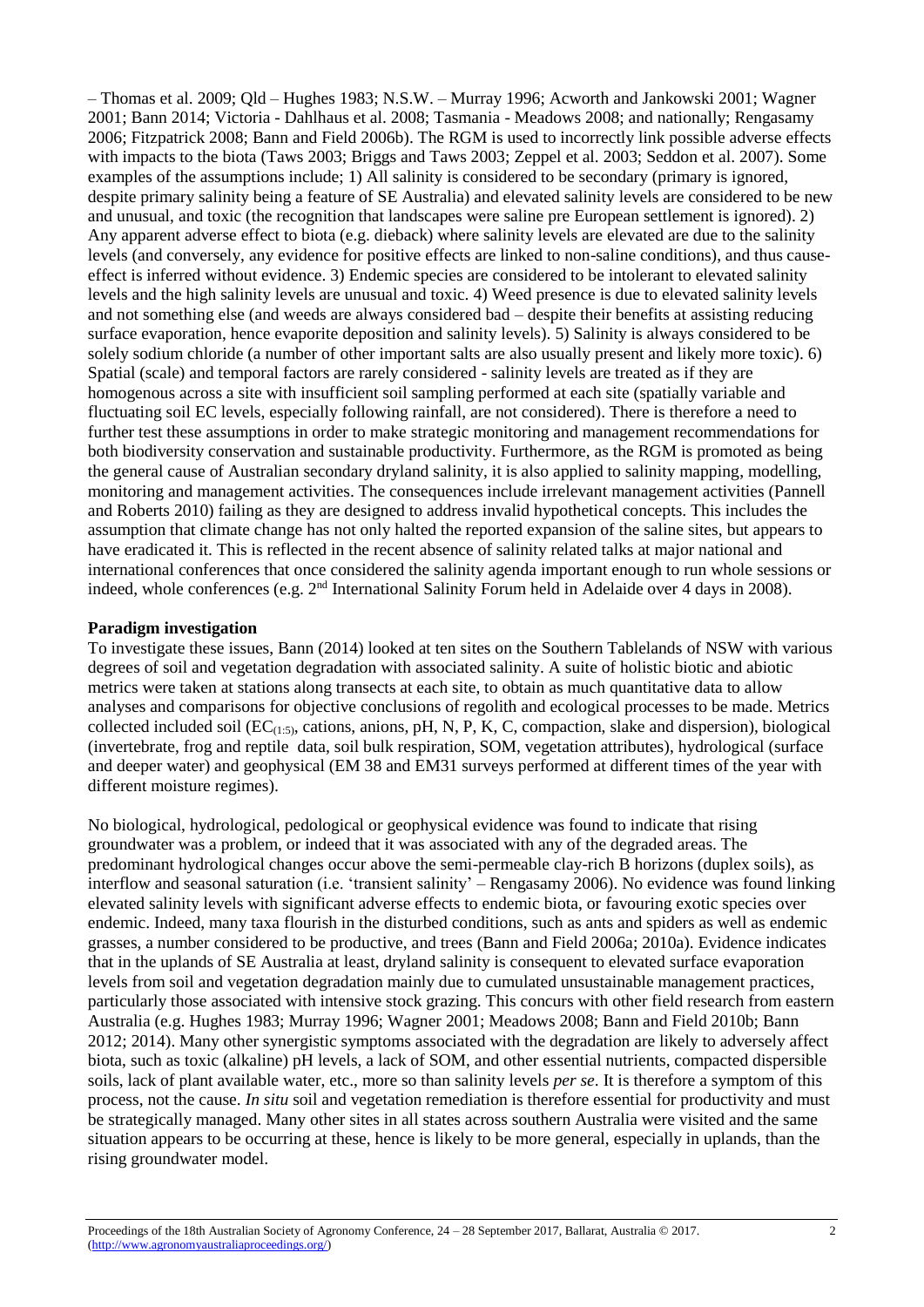## **Implications for future research, management and climate change**

Management activities that attempt to address the RGM focus on planting deep rooted perennials to suck up excess groundwater have generally failed (George 2006; Pannell and Roberts 2010). Surficial processes which reduce soil evaporation, as discussed by Bann (2012; 2014), need to be considered, such as *in situ* soil amelioration and nutrient and water retention, rather than groundwater. Salt tolerant endemic species capable of productivity should be considered rather than the exotic species and hybrids presently preferred for management activities (Bann and Field 2006a), especially in the endangered box/gum grassy woodlands of SE Australia. As increased surface evaporation increases soil salinity levels, increased temperatures coupled with high rainfall events associated with climate change will likely exacerbate dryland salinity problems, not reduce them as presently promoted (e.g. Campbell 2008). It is therefore suggested that soil salinity should be back on the political and academic agendas.

## **References**

- Acworth RI and Jankowski J (2000). Salt source for dryland salinity evidence from an upland catchment on the southern tablelands of NSW. Australian Journal of Soil Research 39, 39-59.
- Bann G (2012). The Soil Evaporation Potential Index (SEPI), a toolkit to monitor soil salinity and associated degradation for agricultural productivity. In: Proceedings of the Australian Society of Agronomy conference. Armidale. 4p.
- Bann G (2014). Apparent dryland salinity on the uplands of southeastern Australia; biotic and abiotic indicators, processes, mechanisms, causes and effects. PhD thesis, Australian National University, Canberra. 493p. unpub.
- Bann G and Field J (2006a). The use of native (endemic) grass and tree species for dryland salinity mitigation, remediation and agronomy activities in SE Australia. Aust. Soc. Agronomy Conf. Perth. 8p
- Bann G and Field J (2006b). Dryland salinity and agronomy in SE Australia: groundwater processes or soil degradation associated with intensive grazing. In: Proceedings of the Australian Society of Agronomy conference. Perth. 2p.
- Bann G and Field J (2007). Dryland salinisation in SE Australia: fallacies, problems and subsequent sustainable management. Intl. J of Environment, Economic and Social Sustainability 3 (2), 155-163
- Bann G and Field J (2010a). Dryland salinity, soil degradation and terrestrial biota in south eastern Australia: problems and fallacies. 19th World Congress of Soil Science, Brisbane, 22-24 On DVD.
- Bann G and Field J (2010b). Dryland salinity on the uplands of southern Australia: a top-down soil degradation process, or a bottom-up deep hydrology (groundwater) process? In: 19th World Congress of Soil Science, Brisbane, 17-20 On DVD.
- Briggs S and Taws N (2003). Impacts of salinity on biodiversity. Clear understanding or muddy confusion? Australian Journal of Botany 51, 1-9.
- Campbell A (2008). Managing Australian landscapes in a changing climate, a climate change primer for regional natural resource management bodies. Report to the Dept. of Climate Change, Canberra.
- Conacher AJ (1975). Throughflow as a mechanism responsible for excessive soil salinisation in nonirrigated, previously arable lands in the Western Australian wheatbelt: a field study. Catena 2, 31-67.
- Dahlhaus PG, Cox J, Simmons CT and Smitt C (2008). Beyond geological evidence: challenging the current assumptions about salinity processes in the Corangamite region Australia. Hydrogeology Journal 16, 1283-1298.
- EA (2001). Australia State of the Environment 2001. State of the Environment Commission, Environment Australia CSIRO, Canberra Australia.
- Fitzpatrick RW (2008). Soils and natural resource management. In: Regolith Science. K Scott and CF Pain Eds. pp. 307-340. CSIRO, Melbourne.
- George P (2006). Long term monitoring of groundwater levels at 24 sites in WA shows that integrated farm forestry systems have little impact on salinity. In: Proc. 2nd Int. Salinity Forum, Adelaide. 2p.
- Hughes KK (1983). Assessment of dryland salinity in Queensland. Depart of Land Utilisation. DPI, Qld.
- Kreeb KH, Whalley RDB and Charley JL (1995). Some investigations into soil and vegetation relationships associated with alkaline-saline soil surfaces in the Walcha area, Northern Tablelands, New South Wales. Australian Journal of Agricultural Research 46 (1), 209-224.
- McEvoy P and Goonan P (2003). Salinity is not necessarily bad for biodiversity: case studies of invertebrates from South Australian streams and River Murray wetlands. Records of the South Australian Museum 7, 131-134.
- Meadows N (2008). Identifying and managing soil salinity at multiple scales on King Island, Tasmania. MSc thesis unpublished. University of Tasmania, Hobart.